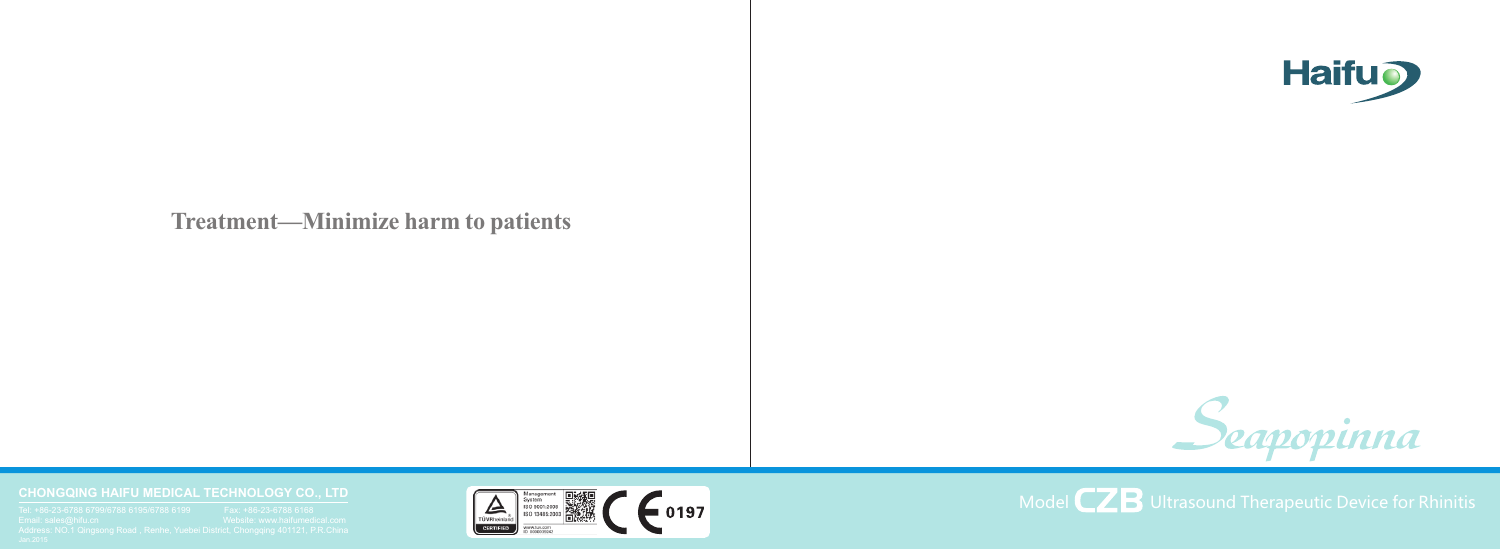# Breathe Freely Again



This is a brand-new non-invasive solution for Allergic Rhinitis which is a refractory disease in E.N.T. department. An ultrasounic beam can be applied to ablate deep seated lesion without damaging the superficial tissue of nasal mucosa.



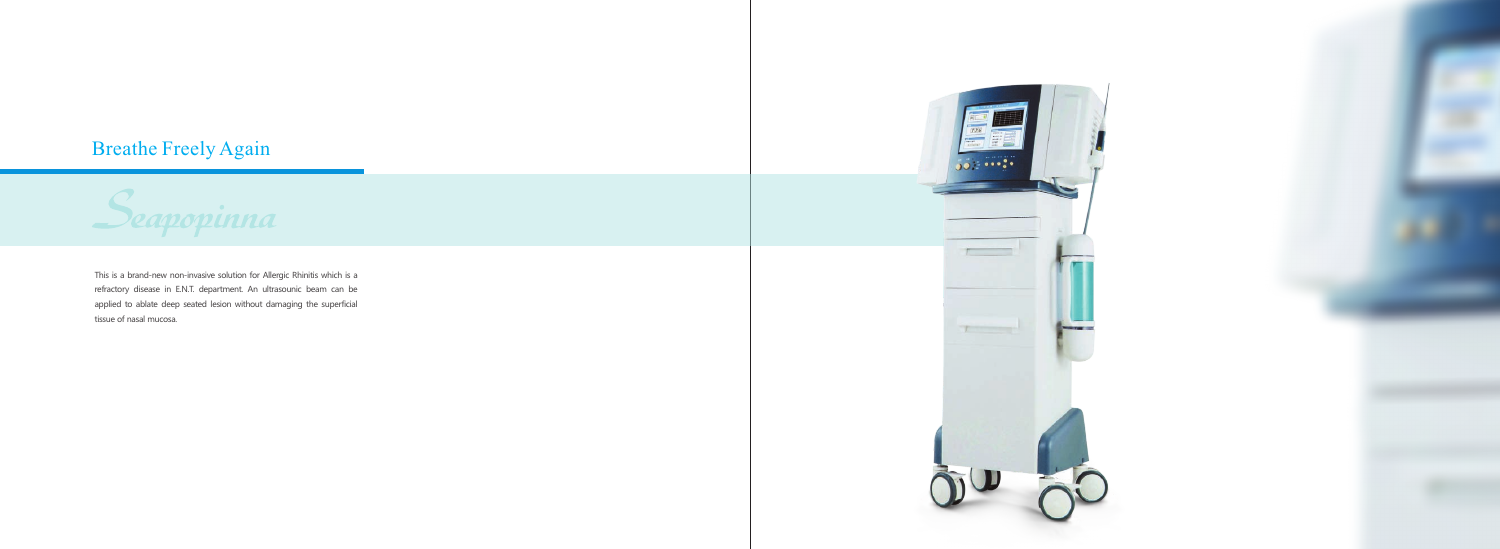# **Principle of Focused Ultrasound Therapy**

An ultrasonic beam can be directed to nasal submucosa, resulting in an instant temperature rise to above 65°C. The resultant thermal and cavitation effect can lead to coagulative necrosis of the targeted tissue including the over-reactive vessels, nerves, and glands at the focal region while the superficial tissue of nasal mucosa is spared.



Sun beam was focused by convex lens, likewise, ultrasound can be focused by a transducer



Ultrasound beam pass through epithelium tissue of nasal mucosa

## **Indication**

#### Treated region



Inferior turbinate **Nasal septum** 



## **Clinical advantages**

Allergic rhinitis

1. Non-invasive treatment without da mage to nasal mucosa and cilium



Nasal mucosa and cilium are well preserved after treatment

3. Repeatable treatment 4. Patient friendly treatment without radiation or smog





### **Image of Live Treatment**





2. Persistent and stable efficacy

Symptoms and signs quantitative score

3 months 6 months 12 months months 24 months